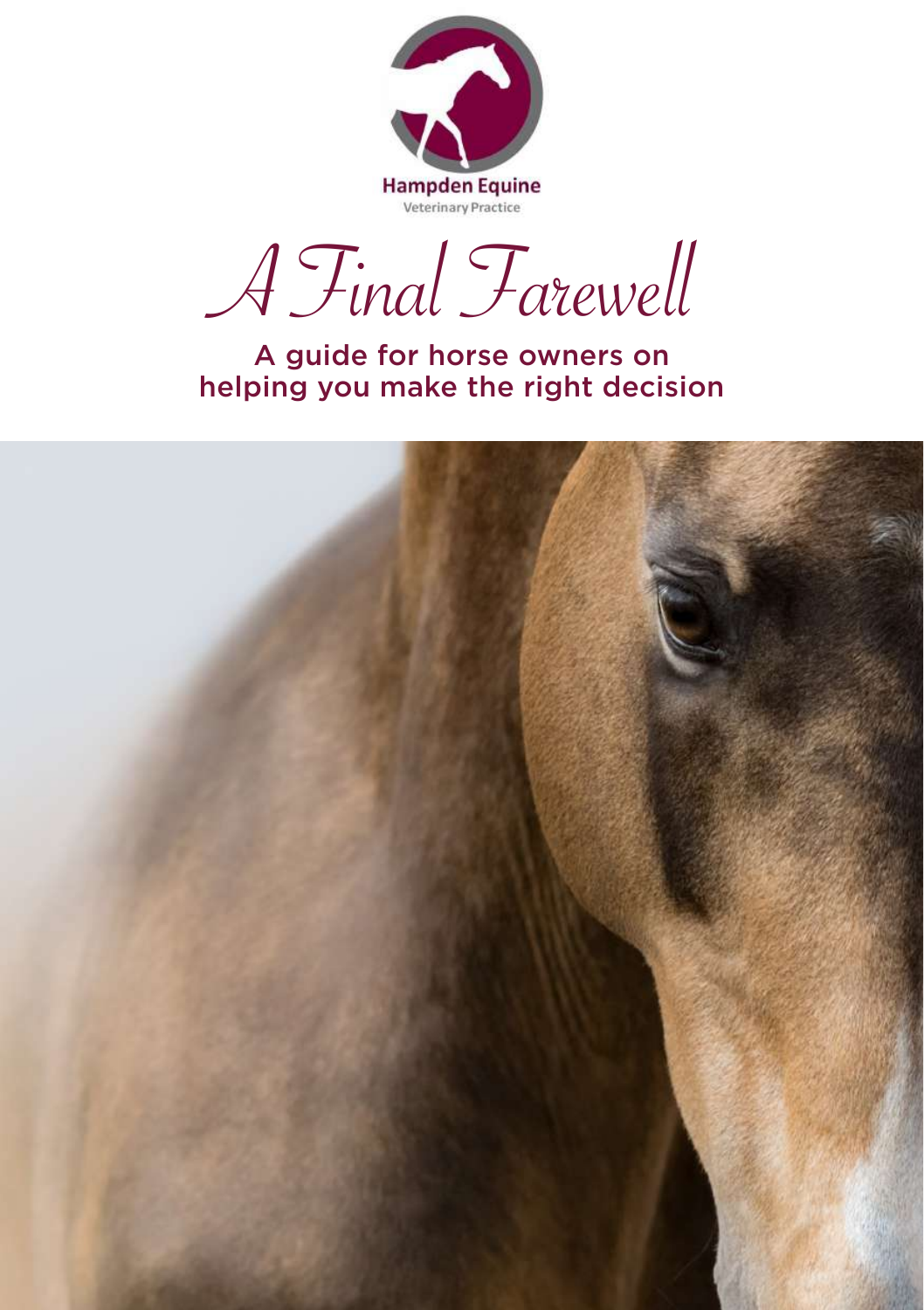![](_page_1_Picture_0.jpeg)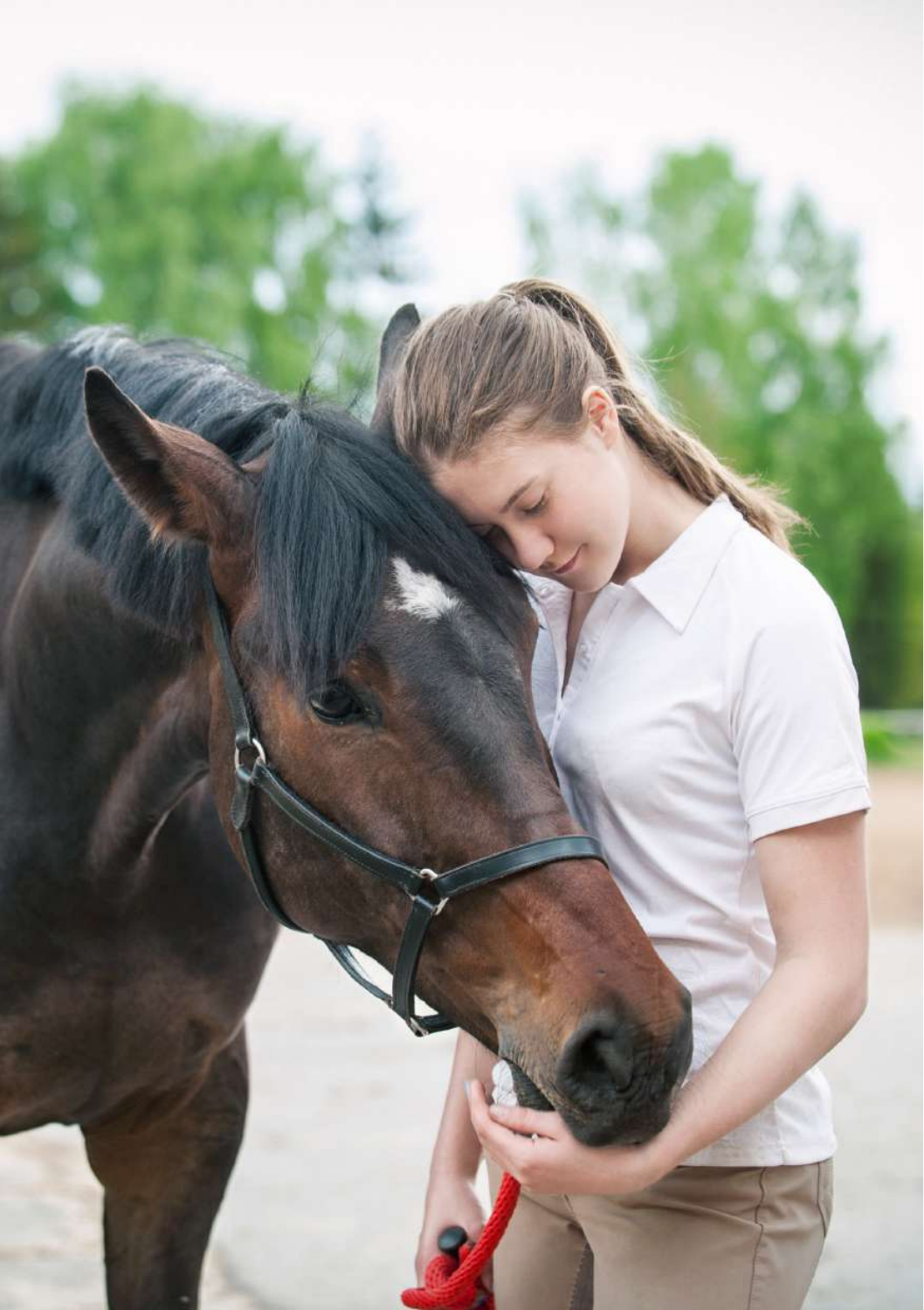# Making the right decision

Sometimes in life we are faced with making very difficult decisions. The majority of horse owners will one day be faced with the inevitable situation of needing to have their horse put to sleep (euthanased). It is often something that people, in general, are quite unprepared for. All our team at Hampden Equine Veterinary Practice are animal lovers and many of us have had to say goodbye to our own animals over the years and so we understand how painful this can be.

The decision of when to have your horse euthanased does rest with you unless it is an emergency situation.

Although this guide may be difficult for you to read, it is much better for you to know what is involved, so that you are well informed and prepared in advance, of the options available.

Whether it is during an emergency colic, or the decision to have an old pony put to sleep, the decision to euthanase is never easy. Some examples of situations where your horse may need to be euthanased, include fractured legs, persistent or chronic recumbency, emaciation or if they are terminally ill.

It may be time to consider euthanising elderly horses when they regularly have difficulty getting up after lying down.

Other examples include failure to respond to therapy, aggressive or dangerous behaviour.

Quality of life is defined by your horse's overall mental and physical wellbeing. Remember, it's not only senior horses that are euthanased due to their quality of life.

What factors should be considered when evaluating quality of life?:

- Is your horse's general health good?
- Are they in pain?
- Can your horse move around comfortably?
- Can your horse still lie down and get up easily?
- Is your horse maintaining a healthy bodyweight?

We are always available to talk to owners who are considering this difficult decision and would encourage you to speak to us about the options available, if and when the time comes.

Please do not hesitate to contact any of our veterinary surgeons or receptionists for more details.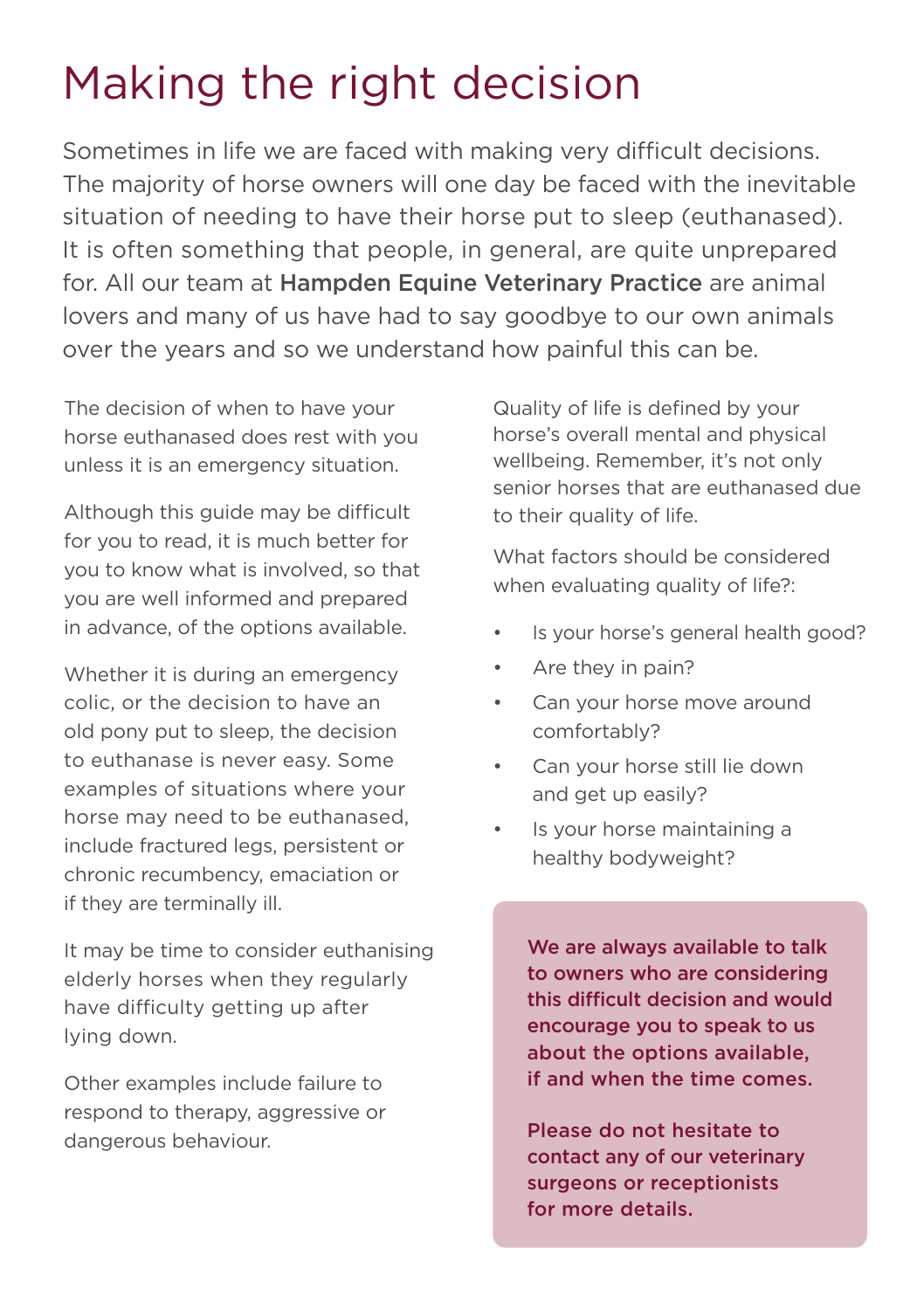## The procedure

There are two options of euthanasia - lethal injection or bullet. An appointment can be made at your convenience (unless in an emergency situation) for one of our vets or a registered gun licence holder to come to your yard to perform the euthanasia. We will always ensure that we talk you through the process fully so that you are aware and prepared.

When your horse is euthanised by lethal injection they may be sedated to ease the procedure, and may become a little wobbly on their feet. At this point your vet will slowly inject the drug directly into the vein. The drug used is a concentrated form of an anaesthetic agent. After a few minutes, you commonly see a few deep breaths and the horse collapses to the floor. Unfortunately, we cannot control which way, or how they collapse, however our vets will try to guide your horse down the best they can. As soon as you see the deep breaths and their knees start to give way, your horse is anaesthetised, and totally unaware of what is happening.

Once down, your horse will drift into unconsciousness until their heart stops. This typically only takes a few minutes.

The other option is via a firearm. Using a free bullet, the horse is sometimes sedated first or is distracted by eating a bucket of feed, depending on their temperament. It is a very efficient

and quick way of euthanasia. The muzzle of the gun is placed against the horse's forehead and the bullet is discharged into the brain, killing the horse immediately.

Once the horse has been shot it falls immediately to the ground. There may be some involuntary reflex movement of the legs, but the body is generally quite still. Occasionally there is some bleeding from the bullet hole and nose.

If you would like to choose this method then we can arrange a suitably experienced person to carry out the procedure, you may request that we attend also in case sedation is required.

Should you be present? Many people choose to be with their horse during their final moments. It can be a very upsetting experience and so we recommend that you have a friend there with you. We do understand if you choose not to be there as we know how distressing this can be for you.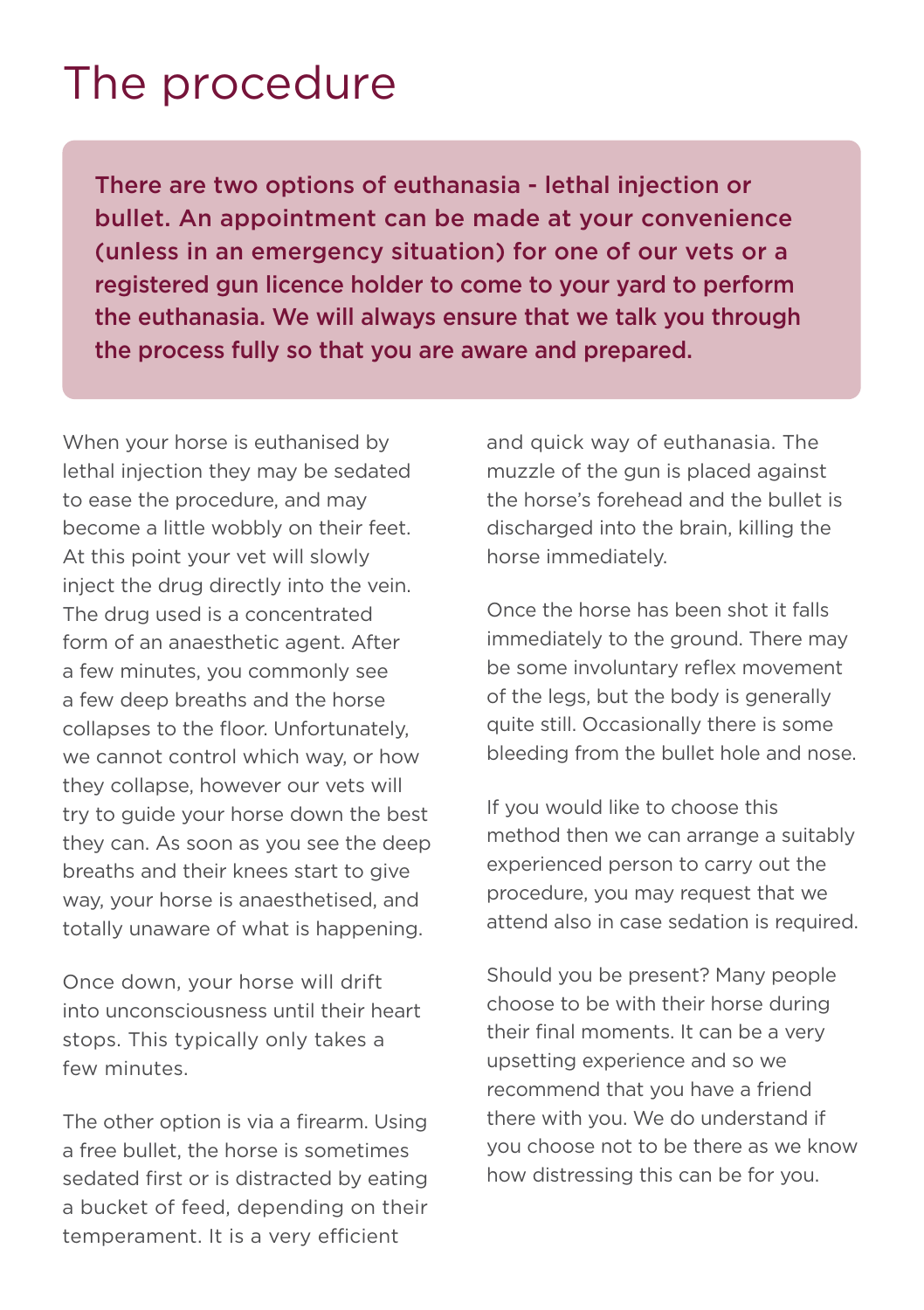## What will happen next?

In the event of sudden death or if your horse is euthanased at home, you may have to arrange for removal of your horse's body. To assist you at this stressful time, arrangements can be made by our reception staff, acting on your behalf, for your horse to be collected by a licensed equine crematorium operator.

These operators will invoice you directly for this service and at current prices you may expect a bill in the order of £260-£300 for group cremation, with no return of ashes.

There is also the option of individual cremation with ashes returned in either a casket or a scattering box. Some local hunts also provide euthanasia by bullet and a sympathetic removal service, in some circumstances this is a more economical option worth considering.

All such arrangements are between you and the operator.

> If you have the facilities to bury your horse on your own land, there are very strict quidelines that must be adhered to, as horses are generally considered farm animals by government authorities.

For further information, please refer to: gov.uk/guidance/fallenstock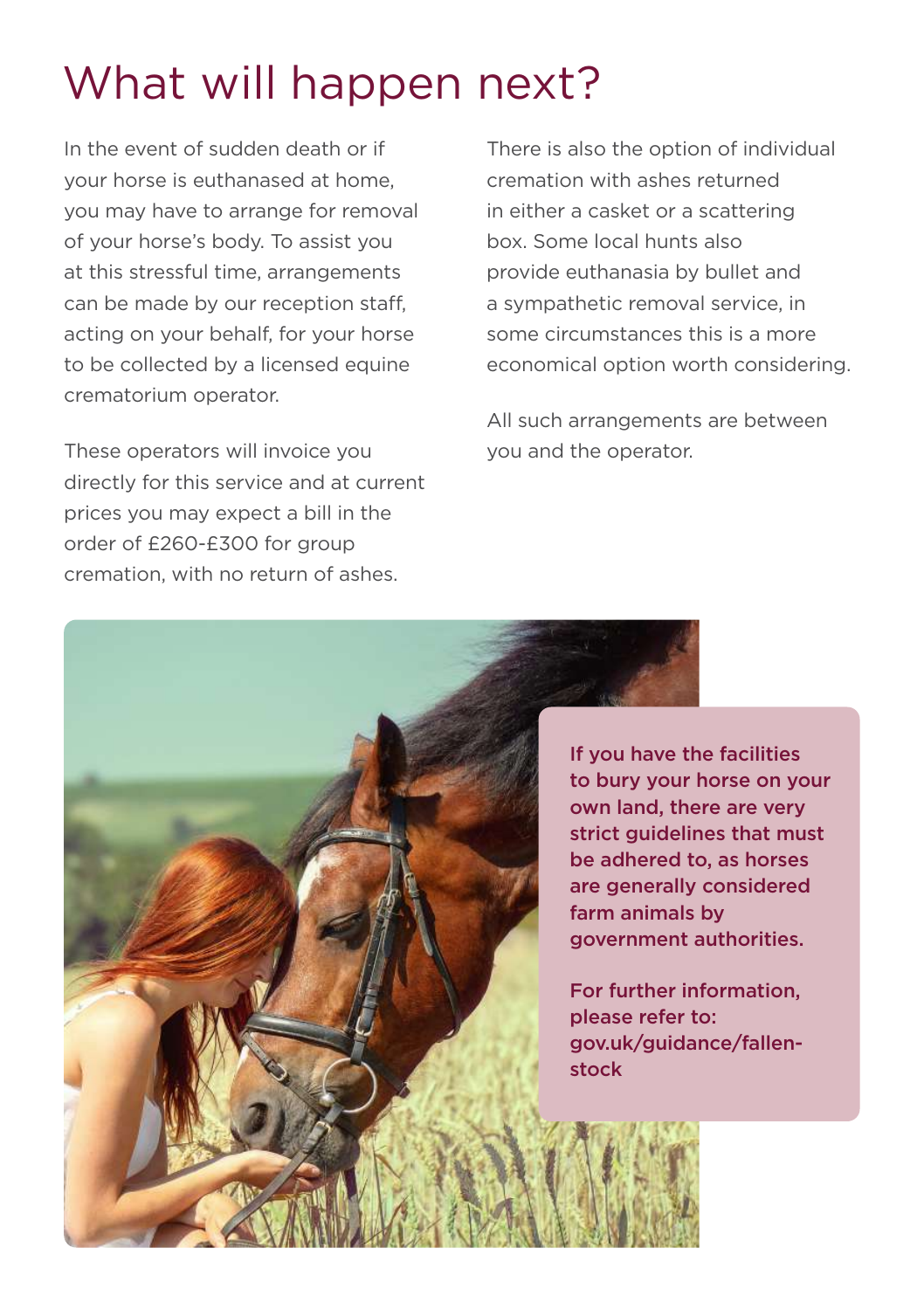### Bereavement

![](_page_5_Picture_1.jpeg)

Bereavement is the time we spend dealing with loss. Grief is the sorrow we feel during this time which can manifest itself in a number of ways.

There isn't a set of rules for dealing with grief or a set time scale. Every relationship between an owner and their horse is unique and whilst most owners can feel degrees of sadness, longing, anger, guilt, numbness, loneliness and denial, the mix and depth of these emotions can vary considerably.

During bereavement, it is important that owners find ways to mourn their loss and express their grief.

The bereavement period can be a confusing time involving a lot of very powerful emotions.

Not everyone experiences the same stages of bereavement at the same time, to the same degree or in the same order. However, most people generally go through the following four stages at some point:

- Accepting that your loss really happened
- Experiencing the pain that comes with grief
- Trying to adjust to life without your horse
- Moving on

No-one should be judged for their reaction to the loss of a horse. People need to come to terms with the death in their own time and shouldn't be pressured by others to move on.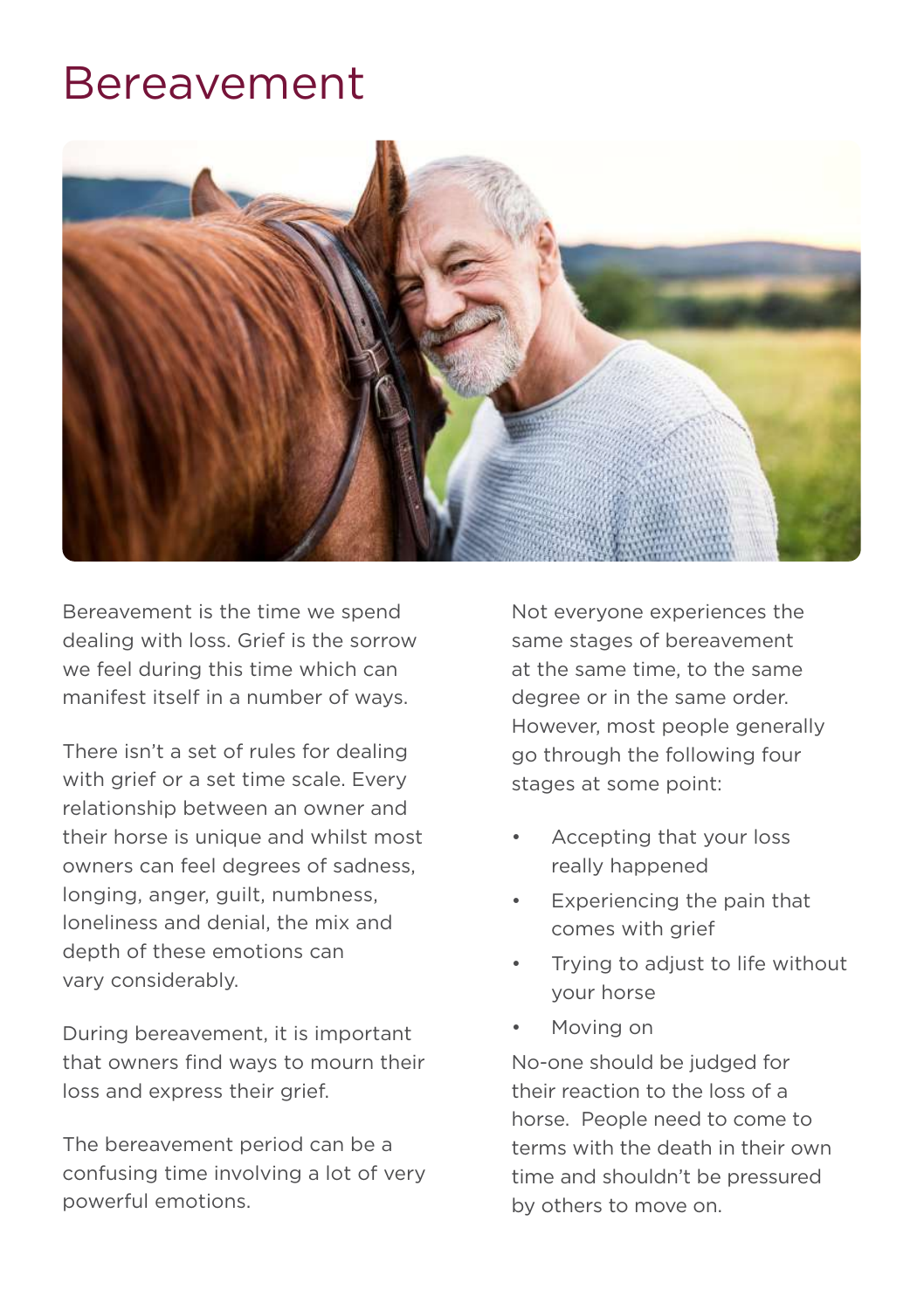#### Bereavement

Some people are pragmatic in their outlook to both life and death and are able to move on quickly. This doesn't mean they did not love their horse dearly.

For other people the loss of a horse can be like a huge cloud over them, rendering them unable to cope with day-to-day life. This can last for days, weeks, months and in extreme cases years.

If you are making the decision to have your horse put to sleep or if you know that your horse's health is failing and you are expecting them to pass away, you can suffer from anticipatory grief. This form of grief may include all the feelings associated with grief after their passing but also may encompass fear of life without your horse. Anticipatory grief is a lot more common than most people think and is perfectly normal. It does not mean that you are failing your horse in any way or giving up on them.

There are equine bereavement services available to help, support and give guidance, which are free services:

Friends at the end (British Horse Society)

02476 840517

bhs.org.uk/our-work/welfare/ourcampaigns/friends-at-the-end

Blue Cross

0800 0966606

#### bluecross.org.uk/pet-loss

The death of your horse is not a subject that most people like to think about. However, it is important to consider what you will do and to plan ahead so that you will be able to cope with any eventuality. Please talk to your vet or the reception team at the practice if you require any further information.

If you would like to book an appointment for euthanasia, then please call our team who will quide you through the process.

"What we have once enjoyed deeply we can never lose. All that we love deeply becomes a part of us" Helen Keller